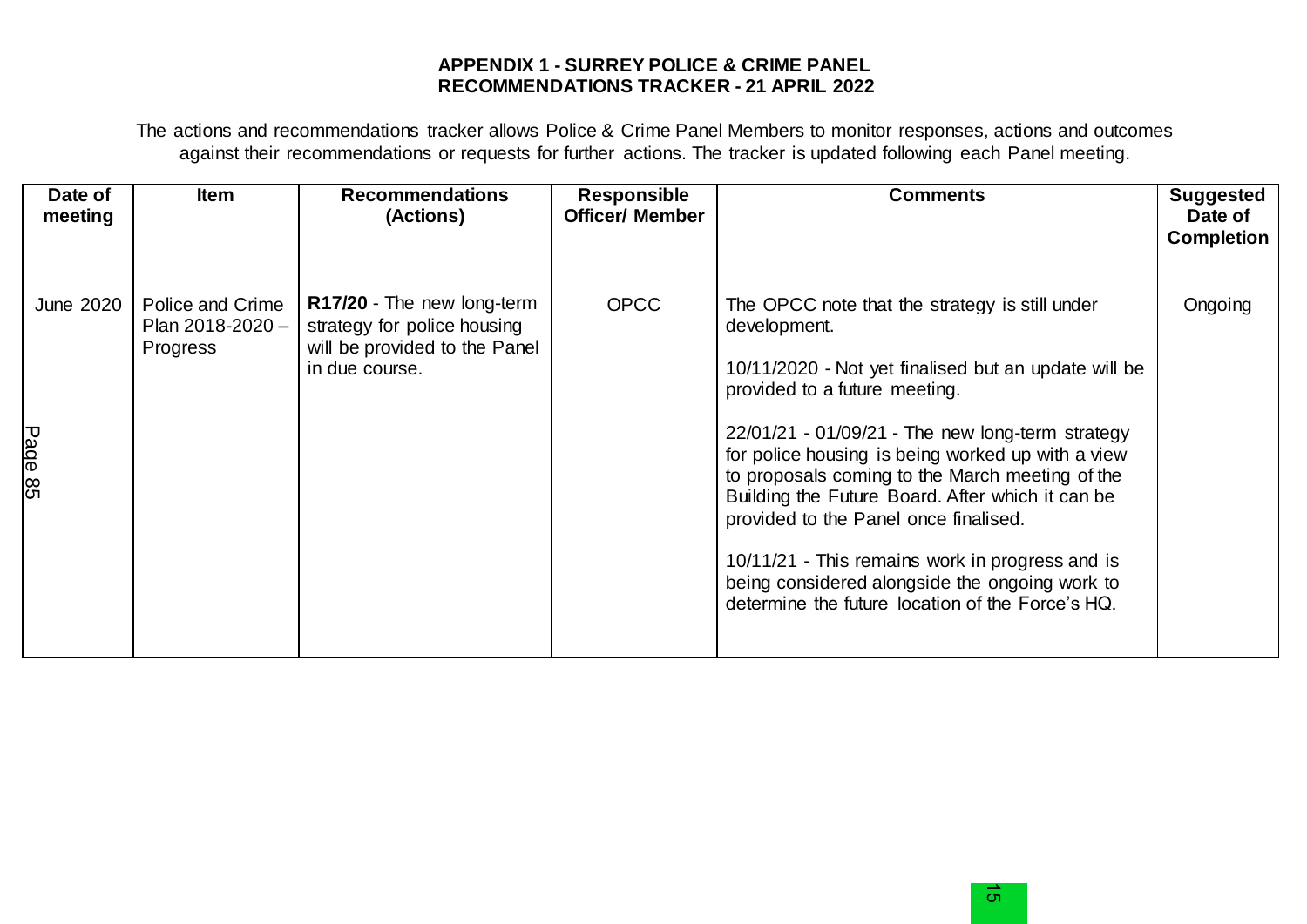|                                |                                                                                  |                                                                                                                                                                                                                                                                                                                                                                                                                                   |            | <u>ហ</u>                                                                                                                                                                                                                                                                                                                                                                                                                                                                                                                                                                                                                                                                                                                                                                                                                                                                                                                                                                                                                                                                                                                                                                                                                                                                                                                                      |            |
|--------------------------------|----------------------------------------------------------------------------------|-----------------------------------------------------------------------------------------------------------------------------------------------------------------------------------------------------------------------------------------------------------------------------------------------------------------------------------------------------------------------------------------------------------------------------------|------------|-----------------------------------------------------------------------------------------------------------------------------------------------------------------------------------------------------------------------------------------------------------------------------------------------------------------------------------------------------------------------------------------------------------------------------------------------------------------------------------------------------------------------------------------------------------------------------------------------------------------------------------------------------------------------------------------------------------------------------------------------------------------------------------------------------------------------------------------------------------------------------------------------------------------------------------------------------------------------------------------------------------------------------------------------------------------------------------------------------------------------------------------------------------------------------------------------------------------------------------------------------------------------------------------------------------------------------------------------|------------|
| November<br>2020<br>Page<br>86 | Home Office<br><b>Review of Police</b><br>& Crime<br>Commissioners -<br>Part One | R46/20 - The Panel will<br>request further detail and<br>expansion on the possible<br>acquisition of a PCC<br>General Power of<br>Competence in consultation<br>for Part Two of the PCC<br>Review; regarding local<br>governance issues in<br>relation to the selling,<br>developing and buying of<br>property as the Panel has a<br>responsibility to scrutinise<br>the PCC's actions and<br>advice received on such<br>matters. | Panel/OPCC | 9/12/20 - 05/03/21 - Part 2 of the Home Office's<br>Review of the role of PCCs will not report until after<br>the May elections. Should PCCs be afforded a<br>General Power of Competence, relevant<br>governance documents and procedures would<br>need to be updated accordingly. In the meantime,<br>the PCC's powers in respect of acquiring and<br>disposing of property are clearly set out in the<br>PCC's Financial Regulations.<br>16/06/21 - Part 1 of the PCC review has been<br>published and made a commitment that, as part of<br>the second half of the PCC review, the<br>Government will consult on giving a General Power<br>of Competence (as afforded to Local Authorities) to<br>all PCCs, to potentially help PCCs with the role<br>they play in the wider crime and criminal justice<br>landscape.<br>01/09/21 - Part Two of the PCC review has started<br>(27 July 2021).<br>10/11/21 - The Home Office is currently consulting<br>on the possibility of giving PCCs a GPC and it<br>would seem sensible to explore this issue once the<br>consultation has concluded.<br>18/02/22 - To be included in the April report.<br>05/04/22 - The Home Office is currently consulting<br>on the possibility of giving PCCs a GPC and it<br>would seem sensible to explore this issue once the<br>consultation has concluded. | April 2022 |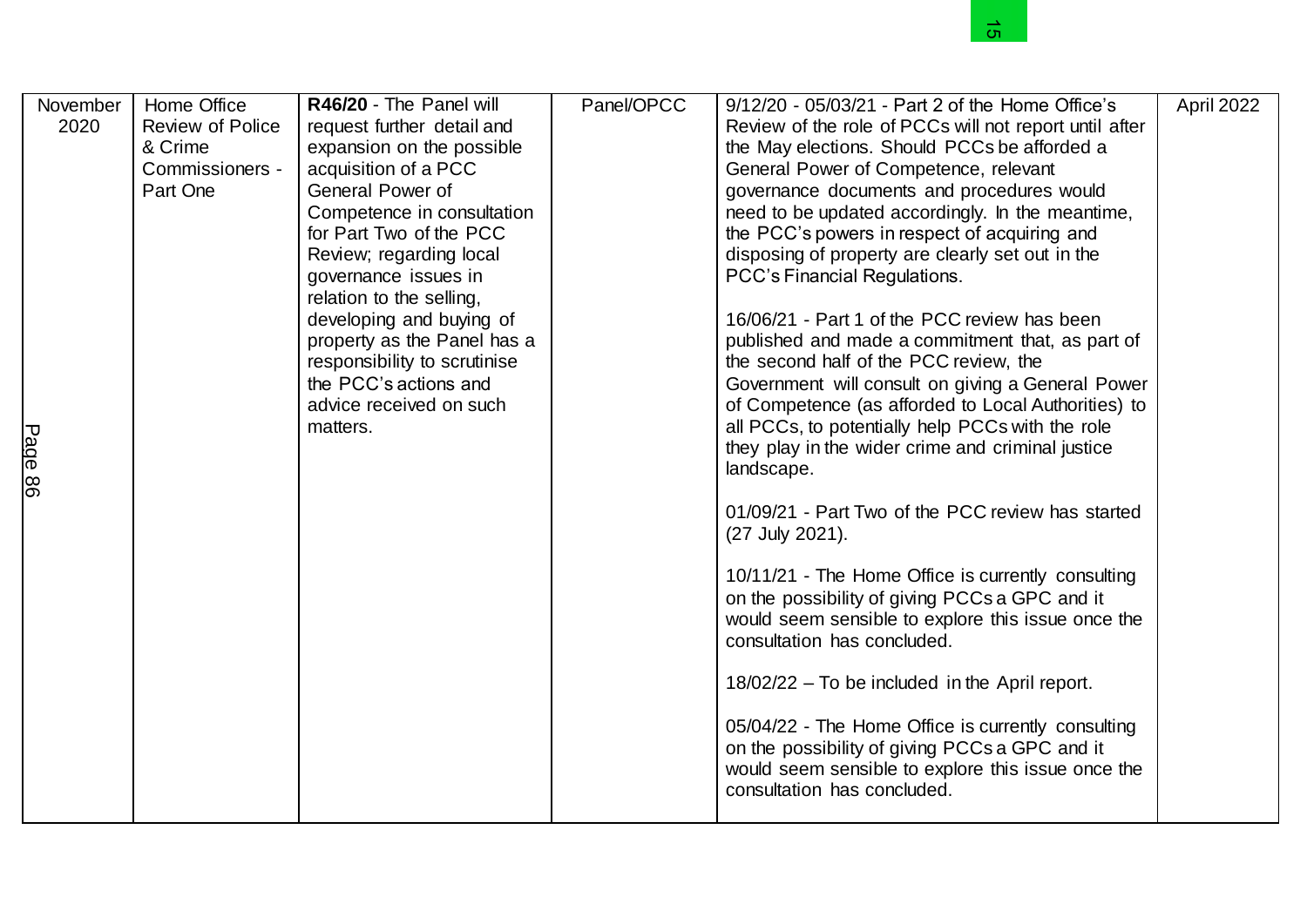| March<br>2021                             | <b>Hate Crime</b>                                                 | R8/21 - The PCC will look<br>into the results of Surrey<br>Fire and Rescue Services'<br>joint initiative in which<br>residents could walk into<br>designated fire stations to<br>report hate crimes and look<br>at extending that initiative to<br><b>Borough and District</b><br>Councils who he worked<br>closely with. | <b>OPCC</b>                                                | 16/06/21 - Response from Surrey Police:<br>The initiative stalled due to the Covid pandemic,<br>and will be looked at again to progress once the<br>Force is able to.<br>01/09/21 and 10/11/21 and 18/02/22 - This project<br>is still on hold. | Ongoing |
|-------------------------------------------|-------------------------------------------------------------------|---------------------------------------------------------------------------------------------------------------------------------------------------------------------------------------------------------------------------------------------------------------------------------------------------------------------------|------------------------------------------------------------|-------------------------------------------------------------------------------------------------------------------------------------------------------------------------------------------------------------------------------------------------|---------|
| <b>June 2021</b><br>Page<br>$\frac{8}{7}$ | Surrey Police and<br>Crime Panel<br>Annual Report<br>2020-2021    | R14/21 - Panel members<br>will look at using the Panel's<br>Annual Report 2020-21 the<br>report to publicise the work<br>of the Panel to their<br>respective Borough and<br>District Councils, and local<br>areas; and look to publicise<br>the work of the Panel<br>further.                                             | Panel Members                                              | Panel members to provide an update.<br>15/09/21 – Panel members were reminded of this<br>action at the Panel meeting.                                                                                                                           | Ongoing |
| <b>June 2021</b>                          | Re-establishment<br>of the Complaints<br>Sub-Committee<br>2021/22 | R16/21 - A review of the<br>Complaints Protocol will be<br>undertaken.                                                                                                                                                                                                                                                    | Committee<br>Manager<br>(SCC)/Complaint<br>s Sub-Committee | 03/09/21 and 10/11/21 - OPCC to provide changes<br>and to liaise with Committee Manager (SCC),<br>Director of Law and Governance (SCC) and<br>Complaints Sub-Committee.                                                                         | Ongoing |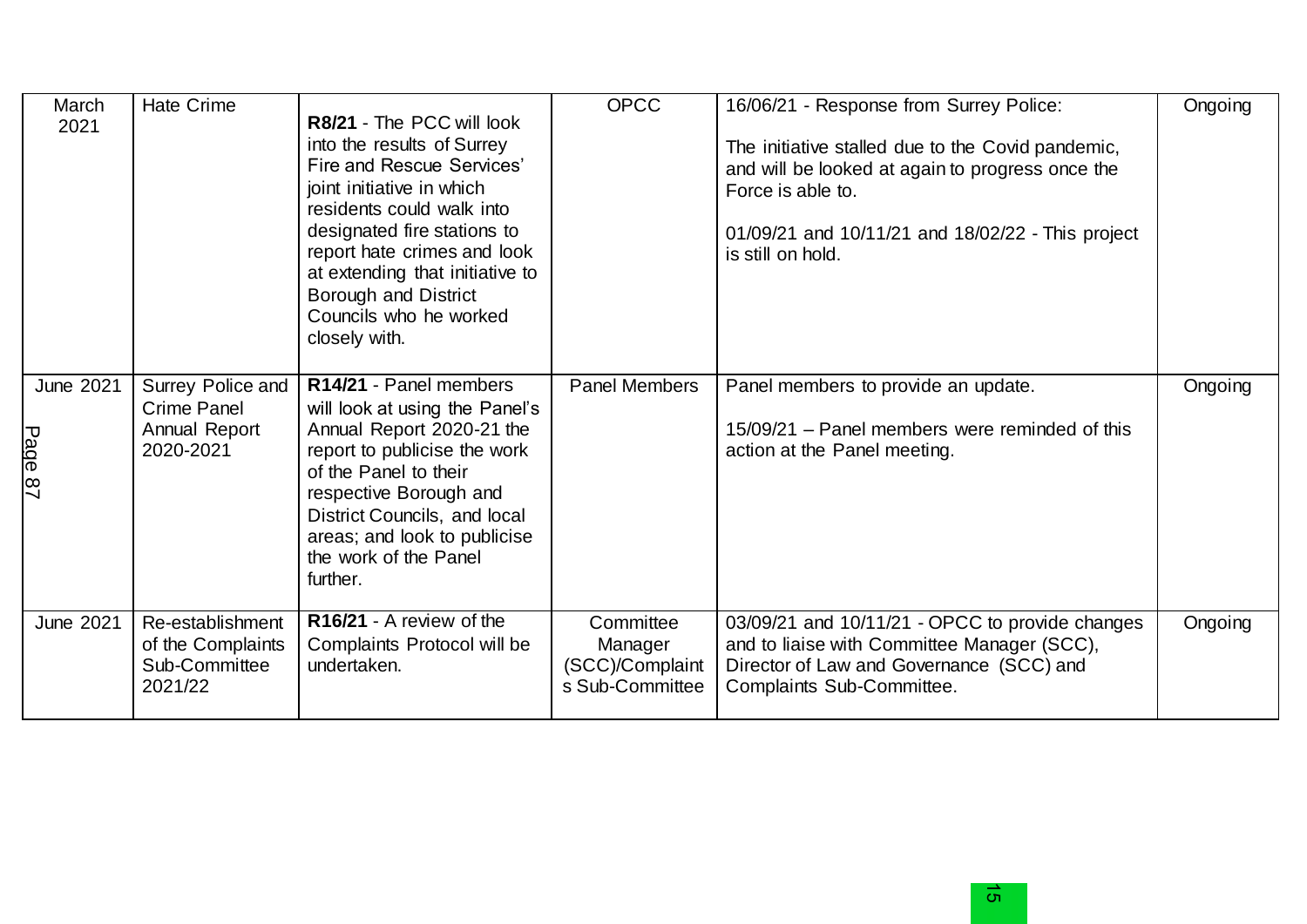|                                 |                                      |                                                                                                                                                                                                                                                                                                                                                                                                                                                                                                                                                                                                                                                                                                                                                                                                            |             | c                                                                                                                                                                                                                                                                                                                                                                                                                                                                                                                                                                                                                                                                                                                                                                                  |         |
|---------------------------------|--------------------------------------|------------------------------------------------------------------------------------------------------------------------------------------------------------------------------------------------------------------------------------------------------------------------------------------------------------------------------------------------------------------------------------------------------------------------------------------------------------------------------------------------------------------------------------------------------------------------------------------------------------------------------------------------------------------------------------------------------------------------------------------------------------------------------------------------------------|-------------|------------------------------------------------------------------------------------------------------------------------------------------------------------------------------------------------------------------------------------------------------------------------------------------------------------------------------------------------------------------------------------------------------------------------------------------------------------------------------------------------------------------------------------------------------------------------------------------------------------------------------------------------------------------------------------------------------------------------------------------------------------------------------------|---------|
| September<br>2021<br>Page<br>88 | Building the<br><b>Future Update</b> | R23/21 - An in-depth report<br>will be provided to the Panel<br>in due course following the<br><b>Strategic Estates</b><br>Assessment on what RIBA<br>Stages 4-8 would entail<br>including:<br>the aligning of the Surrey<br><b>Police Estates Strategy</b><br>and the Surrey Police<br>Housing Strategy:<br>including decisions<br>around the Eastern<br>Operating Base in<br>Reigate/Reigate Police<br>Station, Woking Police<br>Station, the Dog School,<br>covert operations, agile<br>working.<br>the timescales between<br>the Stages.<br>how the financing of the<br>Programme would be<br>reviewed and the impact<br>of the Medium Term<br>Financial Plan 2021/22 to<br>2025/26, the overall<br>costs and budget so far<br>(see action 2), including<br>for each of the two<br>options for the new | <b>OPCC</b> | 10/11/21 - The OPCC Chief Executive will liaise<br>with the Committee Manager (SCC) to establish an<br>appropriate date for this information.<br>24/11/21 - The detailed report on the Building the<br>Future Programme should now reflect the decision<br>for the Surrey Police headquarters to remain at<br>Mount Browne, Guildford.<br>11/01/22 - An update on the Programme will be<br>provided at the April Panel meeting as there will be<br>more to update Panel Members on.<br>17/1/22 - A site visit to Mount Browne has been<br>organised for Panel Members on Wednesday, 23<br>March 2022.<br>$22/03/22$ – Site visit and update to formal meeting<br>postponed due to Member availability. Site visit to<br>be held in June with update into 30 June Panel<br>meeting. | Ongoing |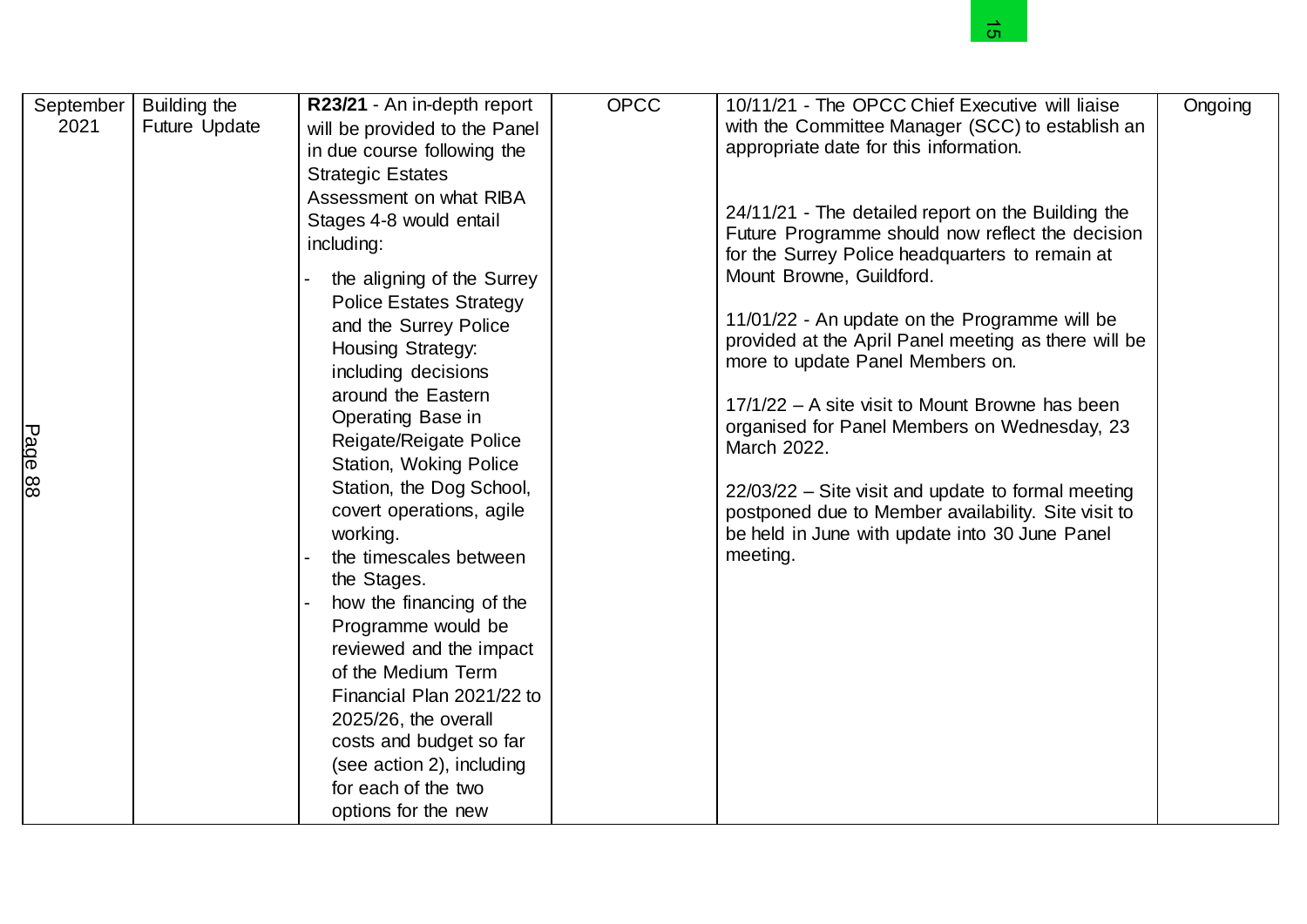|                              |                                              | headquarters - to remain<br>at and redevelop Mount<br>Browne or to carry on<br>with delivering the new<br>headquarters at the<br>Leatherhead site. |                                             |                                                                                                                                                                                                                                                                                                                  |         |
|------------------------------|----------------------------------------------|----------------------------------------------------------------------------------------------------------------------------------------------------|---------------------------------------------|------------------------------------------------------------------------------------------------------------------------------------------------------------------------------------------------------------------------------------------------------------------------------------------------------------------|---------|
| September<br>2021<br>Page 89 | Commissioner's<br><b>Question Time</b>       | R34/21 - The Panel will<br>consider scrutinising how<br>CCTV could be used<br>effectively in Surrey.                                               | Panel<br>members/Scrutin<br>y Officer (SCC) | 10/11/21 - A research briefing is being prepared,<br>looking at:<br>Different approaches to CCTV across<br>Surrey's Boroughs and Districts.<br>Approaches to CCTV nationally by other<br>counties.<br>15/02/22 - Paused by Chairman and Vice-<br>Chairman due to ongoing discussions by Surrey<br>Leaders Group. | Ongoing |
| November<br>2021             | Draft Police and<br>Crime Plan 2021-<br>2025 | R39/21 - The Panel to<br>consider the PCC's offer for<br>the head of the Roads<br>Policing Unit (RPU) to<br>present to the Panel.                  | Panel                                       |                                                                                                                                                                                                                                                                                                                  | Ongoing |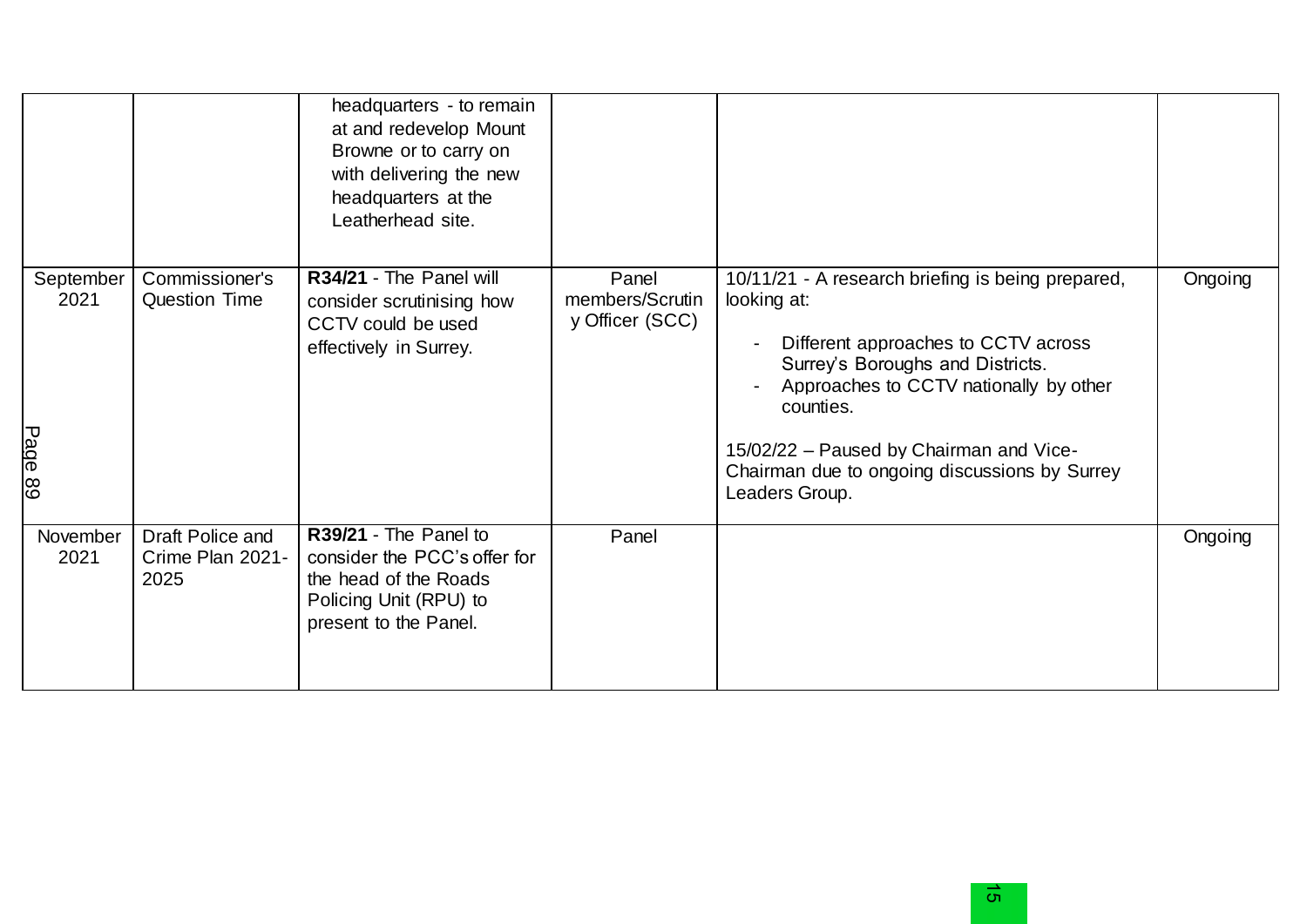

|                          |                                        |                                                                                                                                                                                                                          |                                                  | ិហា                                                                                                                                  |         |
|--------------------------|----------------------------------------|--------------------------------------------------------------------------------------------------------------------------------------------------------------------------------------------------------------------------|--------------------------------------------------|--------------------------------------------------------------------------------------------------------------------------------------|---------|
| November<br>2021         | Performance<br>Meetings                | R45/21 - The Chief<br>Executive (OPCC) will look<br>into possible future visits for<br>the Panel to the Contact<br>Centre - taking into account<br>the Covid-19 situation.                                               | CEX (OPCC)                                       | 18/02/22 - Arrangements are being made.                                                                                              | Ongoing |
| November<br>2021<br>Page | Performance<br>Meetings                | R46/21 - All the routes of<br>communication will be<br>collated and included in the<br>statistics for the 101 service,<br>particularly the statistics<br>around Facebook<br>Messenger within the digital<br>101 service. | <b>OPCC</b>                                      | 18/02/22 - The Force are still collating data around<br>digital contact. Once this is available it will be<br>provided to the panel. | Ongoing |
| November<br>2021         | <b>OPCC</b><br>Commissioning<br>Update | R47/21 - The Panel will<br>receive the OPCC's new<br>commissioning strategy in<br>due course.                                                                                                                            | Head of Policy<br>and<br>Commissioning<br>(OPCC) | 18/02/22 - This is still in development.<br>05/04/22 - On the forward plan for June 2022.                                            | Ongoing |
| February<br>2022         | Performance<br>Meetings                | R2/22 - The PCC to write to<br>the Panel with further<br>information on the Force's<br>deep dive into domestic<br>abuse victim satisfaction<br>levels.                                                                   | <b>PCC</b>                                       | 05/04/22 - In progress.                                                                                                              | Ongoing |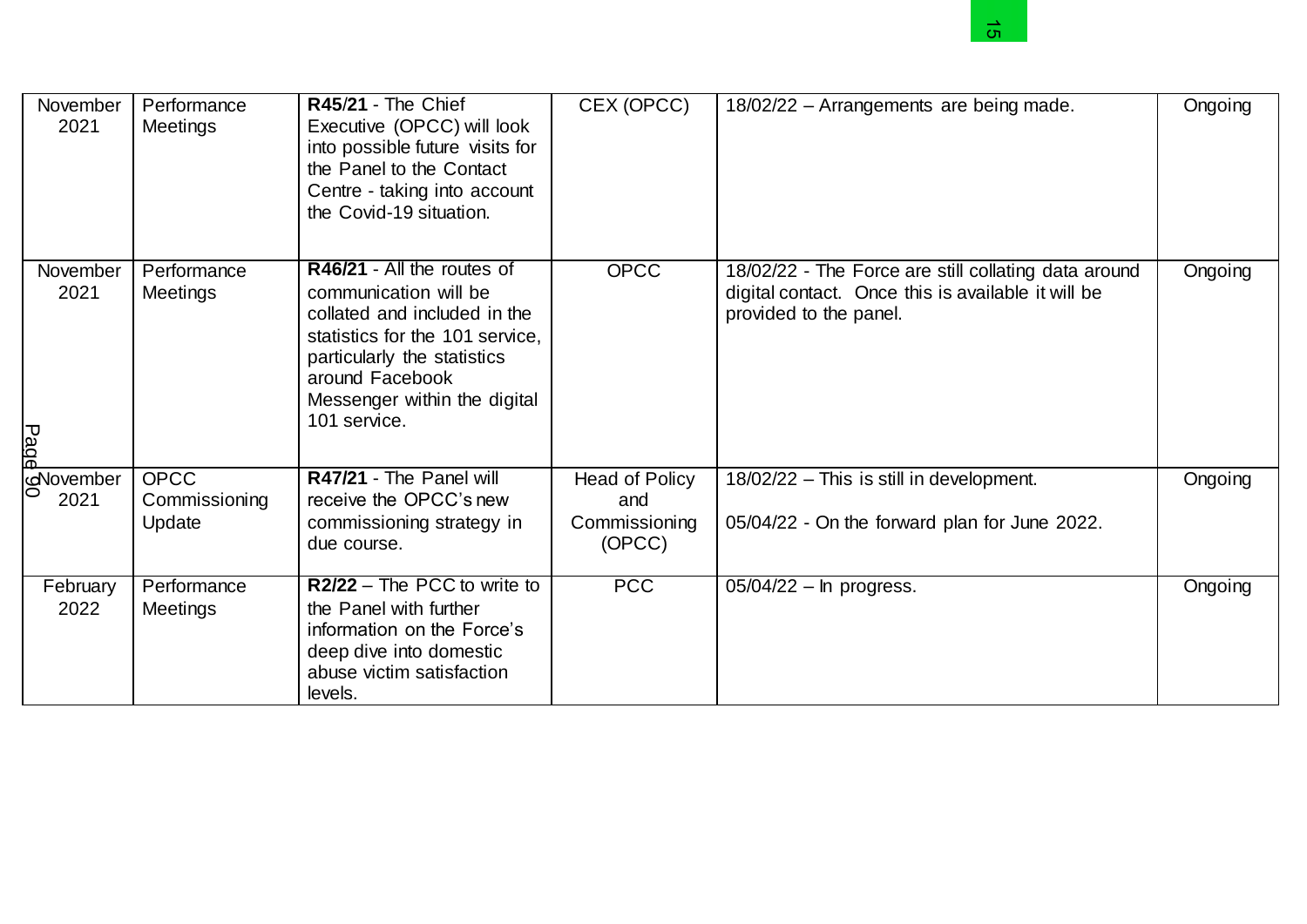| February<br>2022 | Commissioner's<br><b>Question Time</b> | R4/22 - The OPCC to<br>provide information on the<br>Force's use of CCTV in the<br>county.                                                                | <b>OPCC</b> | $29/03/22$ – A short update will be provided at the<br>April Panel meeting.<br>05/04/22 - No further update. Long term issue. It<br>would be better discussed at informal meeting with<br>the Chief Constable. | Ongoing |
|------------------|----------------------------------------|-----------------------------------------------------------------------------------------------------------------------------------------------------------|-------------|----------------------------------------------------------------------------------------------------------------------------------------------------------------------------------------------------------------|---------|
| February<br>2022 | Commissioner's<br><b>Question Time</b> | $R5/22$ – The DPCC to<br>provide further information,<br>including data, on Surrey<br>Police's approach to tackling<br>unsafe driving by young<br>people. | <b>DPCC</b> | 05/04/22 - In progress.                                                                                                                                                                                        | Ongoing |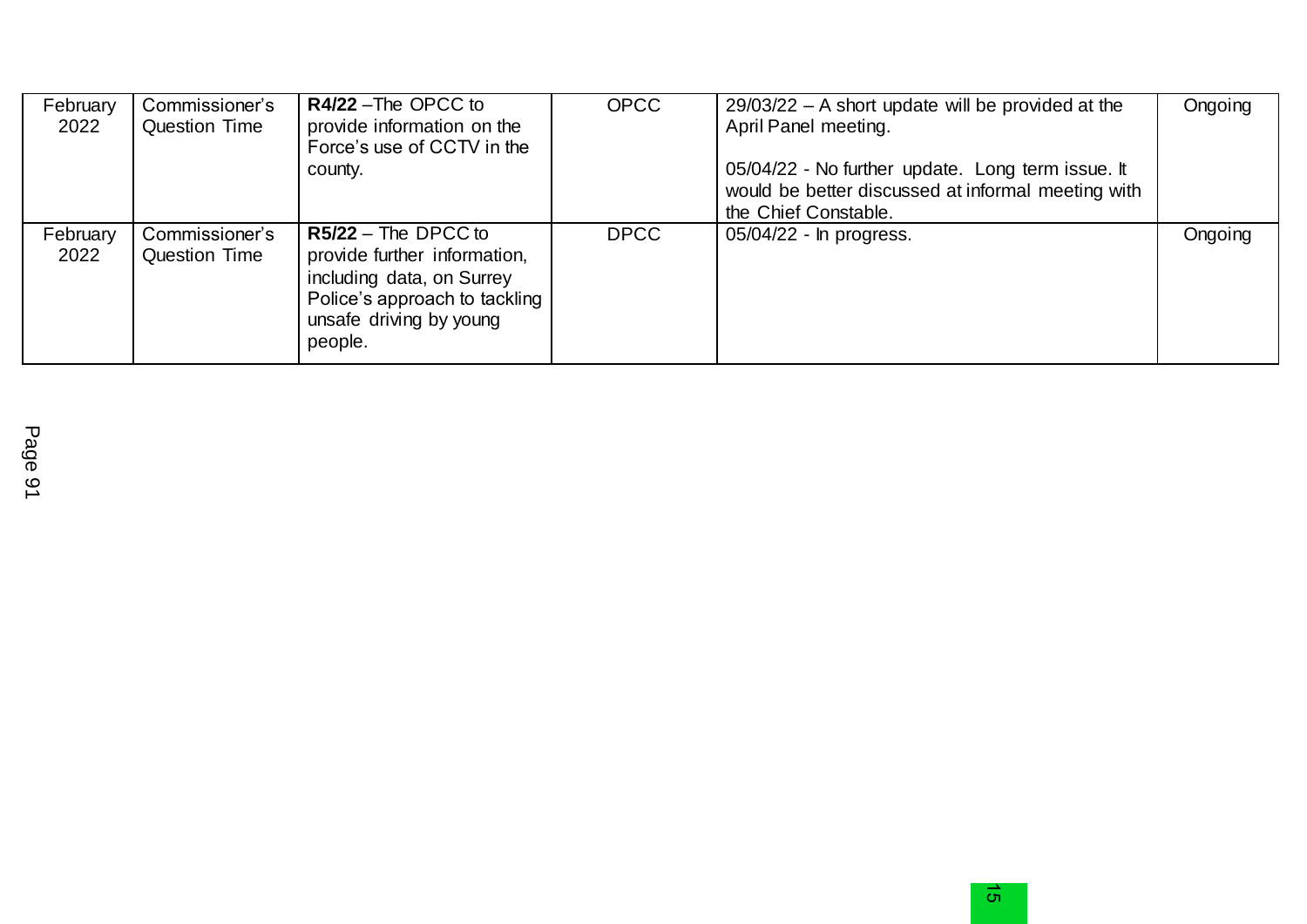## **Completed Actions/To be Deleted**

|         |                   | <b>Completed Actions/To be Deleted</b>                  |                                                                                                                                                                                                                                                      |             |                                                                                                                                                                                                                                                                                                                                                                                                                                                                                                                                                                                                                                           |                  |
|---------|-------------------|---------------------------------------------------------|------------------------------------------------------------------------------------------------------------------------------------------------------------------------------------------------------------------------------------------------------|-------------|-------------------------------------------------------------------------------------------------------------------------------------------------------------------------------------------------------------------------------------------------------------------------------------------------------------------------------------------------------------------------------------------------------------------------------------------------------------------------------------------------------------------------------------------------------------------------------------------------------------------------------------------|------------------|
|         | <b>June 2021</b>  | <b>Surrey Police</b><br>Group<br>Unaudited<br>Financial | R11/21 - The CIPFA report<br>concerning the review of<br><b>Surrey Police's Capital</b><br>projects, particularly ICT                                                                                                                                | <b>OPCC</b> | 01/09/21 - CIPFA has been engaged to do a review of all<br>Force's projects not just ICT. The work is still ongoing<br>10/11/21 - The CFO has looked into this and there is no                                                                                                                                                                                                                                                                                                                                                                                                                                                            | November<br>2021 |
| Page 92 |                   | Report for<br>2020/21                                   | projects as well as the<br>static acoustic cameras -<br>see item 43/21, third<br>paragraph - will be<br>provided and the PCC<br>would consider ways of<br>moving the previous PCC's<br>commitment along<br>regarding the static<br>acoustic cameras. |             | CIPFA report on ICT projects to share.<br>24/11/21 - It was reported at the November Panel meeting<br>that there is no review to share. Surrey Police have done a<br>review of the static cameras and have concluded that they<br>do not represent value for money and will not result in the<br>reduction in noise complaints as hoped. The local team,<br>supported by Roads Policing, are considering other<br>prevention and enforcement tactics.                                                                                                                                                                                     |                  |
|         | September<br>2021 | Commissioner'<br>s Question<br><b>Time</b>              | R32/21 - The PCC will look<br>into whether there is a<br>specific timeline of the<br>review of the Surrey Police<br>CCTV Strategy, so Panel<br>members could share the<br>outcome with Surrey's<br><b>Districts and Borough</b><br>Councils.         | <b>PCC</b>  | 10/11/21 - The PCC is aware of the concerns and<br>frustrations relating to CCTV. The OPCC have requested a<br>full update at a performance meeting with the Chief<br>Constable in January and are working in the interim to get<br>answers to some of the questions asked by District and<br>Boroughs. We hope to provide a full update in the new<br>year.<br>18/02/22 - Update from Surrey Police: We are working to<br>the agreed CCTV strategy as signed off by all parties in<br>2018. However, if the District and Boroughs wish to lead a<br>countywide review of CCTV then lead officers are happy to<br>support where required. | February<br>2022 |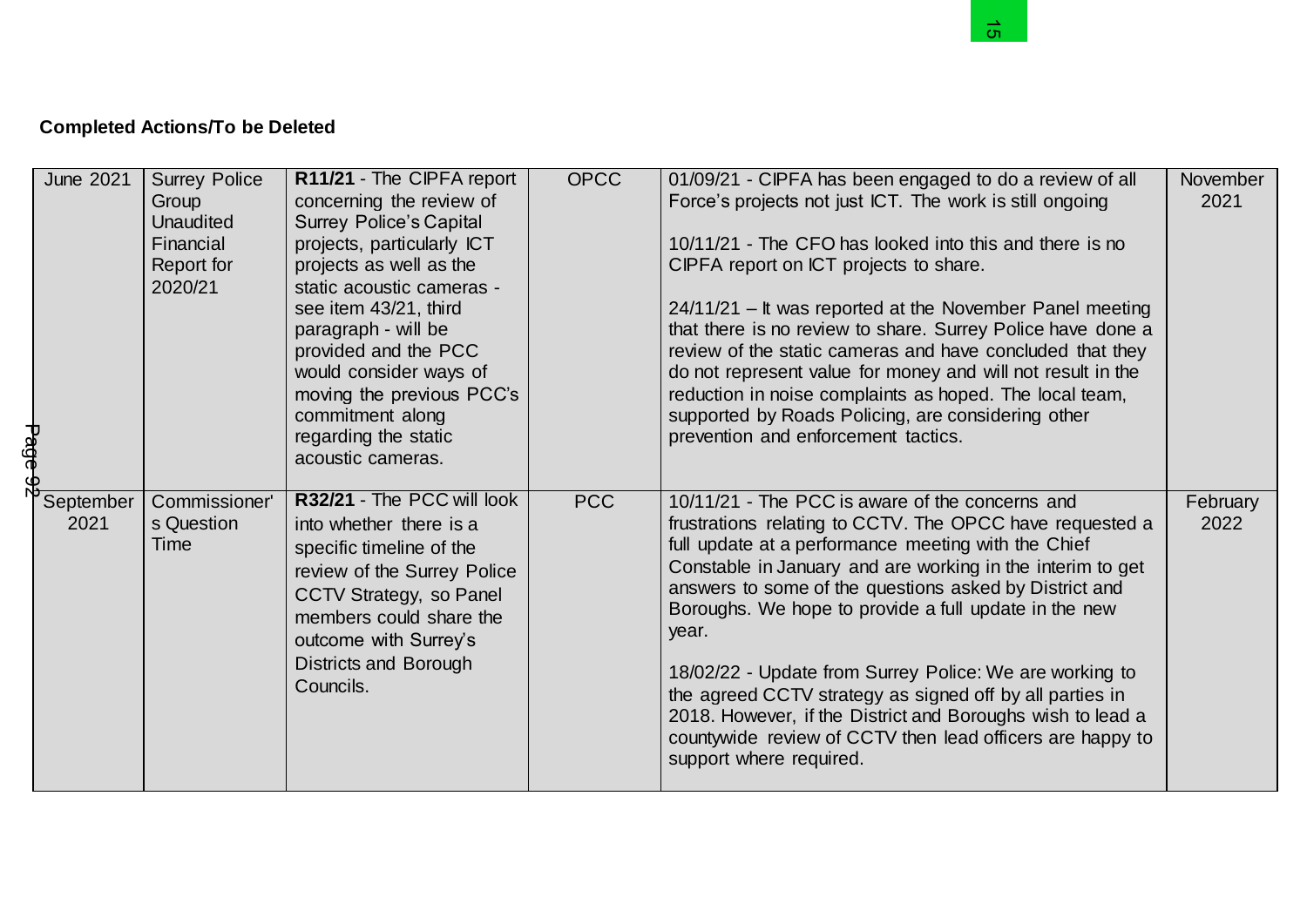|      | November<br>2021        | <b>Surrey Police</b><br>Group<br>Financial<br>Report for<br>Month Six<br><b>Financial Year</b><br>2021/22 | <b>R37/21 - The Chief</b><br>Finance Officer (OPCC)<br>will update the Finance<br>Sub-Group on the potential<br>reductions around police<br>staff, once the<br>Government's financial<br>settlement for the<br>upcoming year is<br>confirmed. | <b>Chief Finance</b><br>Officer<br>(OPCC) | 02/02/22 - The Finance Sub-Group were updated<br>regarding potential reductions around police staff.                                                                                                                                                                                                                                                                                                                                                                                                                                                                                                                                                                                                                                                                                                                                                                                                                                | February<br>2022 |
|------|-------------------------|-----------------------------------------------------------------------------------------------------------|-----------------------------------------------------------------------------------------------------------------------------------------------------------------------------------------------------------------------------------------------|-------------------------------------------|-------------------------------------------------------------------------------------------------------------------------------------------------------------------------------------------------------------------------------------------------------------------------------------------------------------------------------------------------------------------------------------------------------------------------------------------------------------------------------------------------------------------------------------------------------------------------------------------------------------------------------------------------------------------------------------------------------------------------------------------------------------------------------------------------------------------------------------------------------------------------------------------------------------------------------------|------------------|
| Page | <b>November</b><br>2021 | <b>Draft Police</b><br>and Crime<br>Plan 2021-<br>2025                                                    | R38/21 - Following its<br>development, the new<br>Force balanced scorecard<br>will be provided at the next<br>Panel meeting.                                                                                                                  | <b>OPCC</b>                               | 07/02/22 – The Force balanced scorecard was circulated<br>to Panel Members.                                                                                                                                                                                                                                                                                                                                                                                                                                                                                                                                                                                                                                                                                                                                                                                                                                                         | February<br>2022 |
|      | November<br>2021        | Anti-Social<br><b>Behaviour</b>                                                                           | R43/21 - The OPCC will<br>look to provide background<br>information on the<br>statistics presented in the<br>chart which showed the<br>overall satisfaction of the<br>Force and across the<br>District and Boroughs over<br>the past year.    | <b>OPCC</b>                               | 18/02/22 - The table provided was the outcome of data<br>collected through the ASB Satisfaction Survey. This survey<br>collects victims' feedback through a text message system.<br>The feedback is split into five areas; overall satisfaction,<br>initial contact, treatment, action taken and kept informed.<br>The data provided is the overall satisfaction across the<br>District and Boroughs for Quarter 2 2021/22. Over the<br>course of a year there will be fluctuations and changes. It is<br>difficult to pinpoint why but the data tells us that<br>consistently people are dissatisfied with how they are kept<br>informed (this is the same across ASB and crime data).<br>Currently work is taking place to really unpick what the<br>satisfaction data is telling us, particularly, around kept<br>informed. Work will be shared with the Community Harm<br>Reduction Group as while this is reflection of police | February<br>2022 |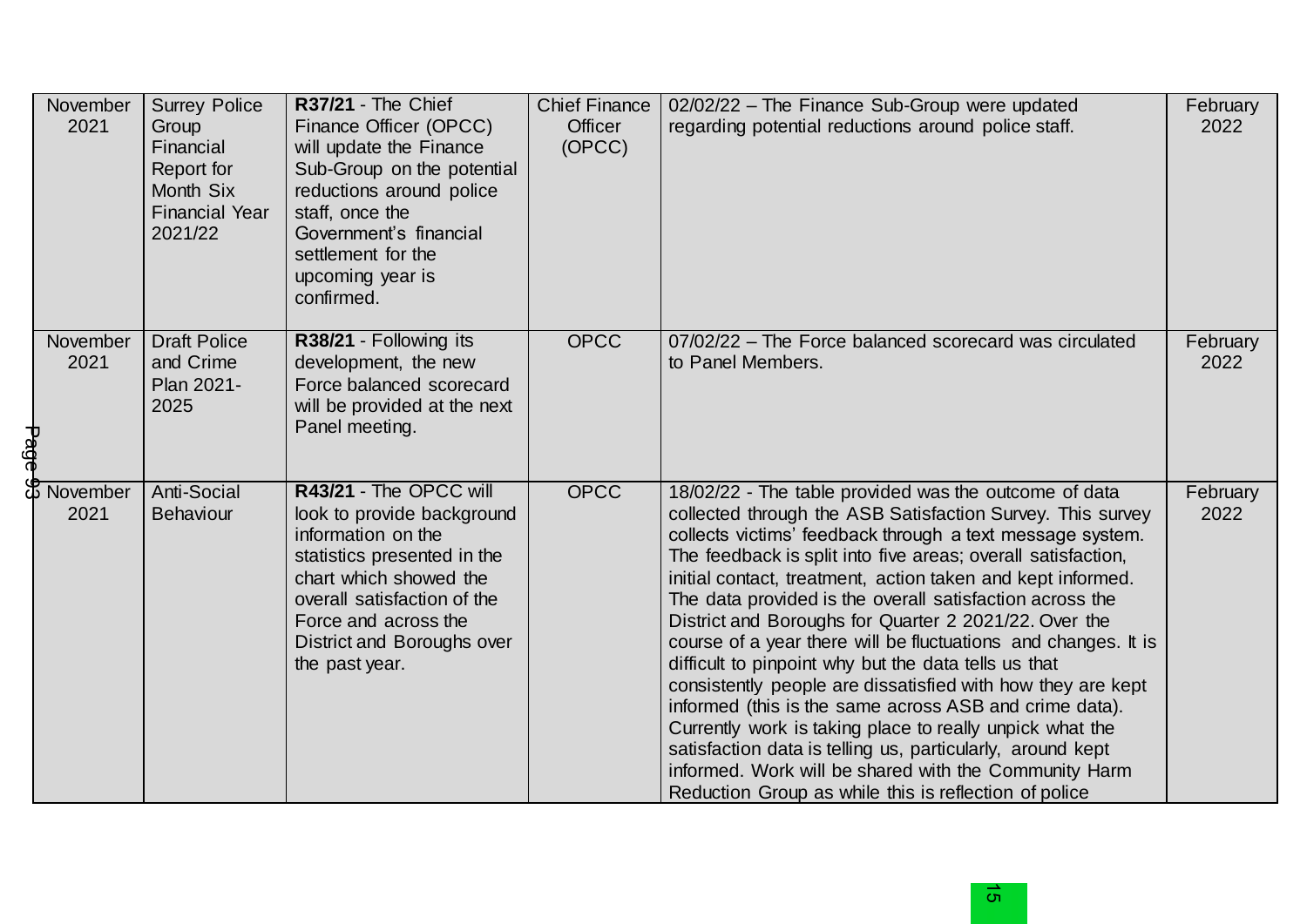|         |                  |                                 |                                                                                                                                                                                                          |             | <u>ဟ</u>                                                                                                                                                                                                                                                                                                                                                                                                                                                                                                                                                                                                                                                                                                                           |                  |
|---------|------------------|---------------------------------|----------------------------------------------------------------------------------------------------------------------------------------------------------------------------------------------------------|-------------|------------------------------------------------------------------------------------------------------------------------------------------------------------------------------------------------------------------------------------------------------------------------------------------------------------------------------------------------------------------------------------------------------------------------------------------------------------------------------------------------------------------------------------------------------------------------------------------------------------------------------------------------------------------------------------------------------------------------------------|------------------|
|         |                  |                                 |                                                                                                                                                                                                          |             | performance, how all partners respond to ASB will affect<br>how victims feel.                                                                                                                                                                                                                                                                                                                                                                                                                                                                                                                                                                                                                                                      |                  |
|         | November<br>2021 | Anti-Social<br><b>Behaviour</b> | R44/21 - The PCC will look<br>into which borough and<br>district councils in Surrey<br>had signed up to the ASB<br>Pledge and will email the<br>Panel accordingly.                                       | <b>PCC</b>  | 18/02/22 - At the time of writing we are aware of the<br>following District and Boroughs who have signed the<br>pledge; Tandridge, Guildford, Woking, Reigate and<br>Banstead, Runnymede, Elmbridge, Spelthorne, Mole<br>Valley and Waverley.<br>Surrey County Council, Surrey Police and the OPCC/PCC<br>along with several of the Housing Associations are signed<br>up as well.                                                                                                                                                                                                                                                                                                                                                 | February<br>2022 |
| Page 94 | February<br>2022 | Performance<br>Meetings         | $R1/22$ – The OPCC to<br>provide a response from<br>the Chief Constable<br>regarding the target set for<br>the clear-up rate in<br>percentage terms and<br>actions to be taken to<br>achieve the target. | <b>OPCC</b> | 05/04/22 - There is no target set for the crime solve rate.<br>The Performance Report stated that the DCC said the<br>force was currently 'mid-table' and aimed to be top quartile.<br>But this has not been set as an official target or aim. The<br>force solve rate for total crime as at end of December 2021<br>was 12.1%<br>To be top quartile of 42 forces the force solve rate would<br>need to be 14.2%. With a comparison measure if all forces<br>change (at the moment most are falling in this area) then a<br>force can improve its position but get worse against itself<br>over time or vice versa. The OPCC looks at performance<br>over time rather than comparisons. The force solve rate in<br>2020 was 15.1%. | April 2022       |
|         | February<br>2022 | Performance<br>Meetings         | $R3/22$ – The OPCC to<br>share the January 2022<br>Performance report with<br>the Panel.                                                                                                                 | <b>OPCC</b> | 07/02/22 - The Performance report was shared with Panel<br>Members and is attached as Annex 1.                                                                                                                                                                                                                                                                                                                                                                                                                                                                                                                                                                                                                                     | February<br>2022 |
|         | February<br>2022 | <b>OPCC</b><br>Financial        | R6/22 - The Chief Finance<br>Officer to provide further<br>information on 'other                                                                                                                         | OPCC/CFO    | 05/04/22 - The £46,724 in the report is made up of:                                                                                                                                                                                                                                                                                                                                                                                                                                                                                                                                                                                                                                                                                | April 2022       |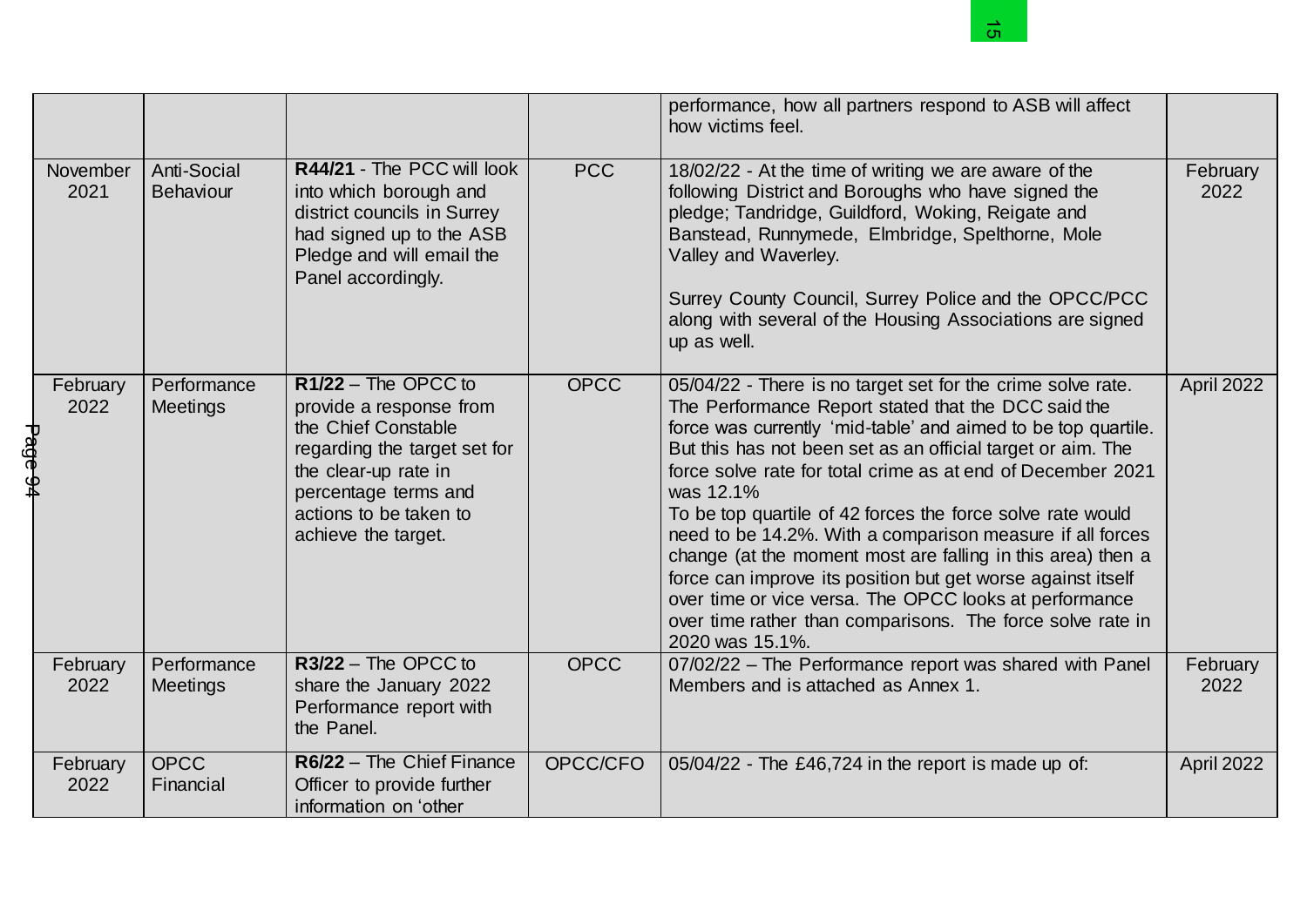|                  | Update for<br>Month 9                              | contributions' of the OPCC<br>for the 2021/22 financial<br>year.                                                      |                            | £1,724 for National Police Chaplaincy, £5,000 for Surrey<br>Search and Rescue, £40,000 Coronavirus grant funding for<br>ISVA. |                  |
|------------------|----------------------------------------------------|-----------------------------------------------------------------------------------------------------------------------|----------------------------|-------------------------------------------------------------------------------------------------------------------------------|------------------|
| February<br>2022 | Surrey PCC's<br>Proposed<br>Precept for<br>2022/23 | $R7/22 - An$ item on wider<br>estates planning to be<br>added to the agenda of the<br>next Panel meeting in<br>April. | Scrutiny<br><b>Officer</b> | 15/02/22 – The item was added to the forward plan and<br>was requested.                                                       | February<br>2022 |